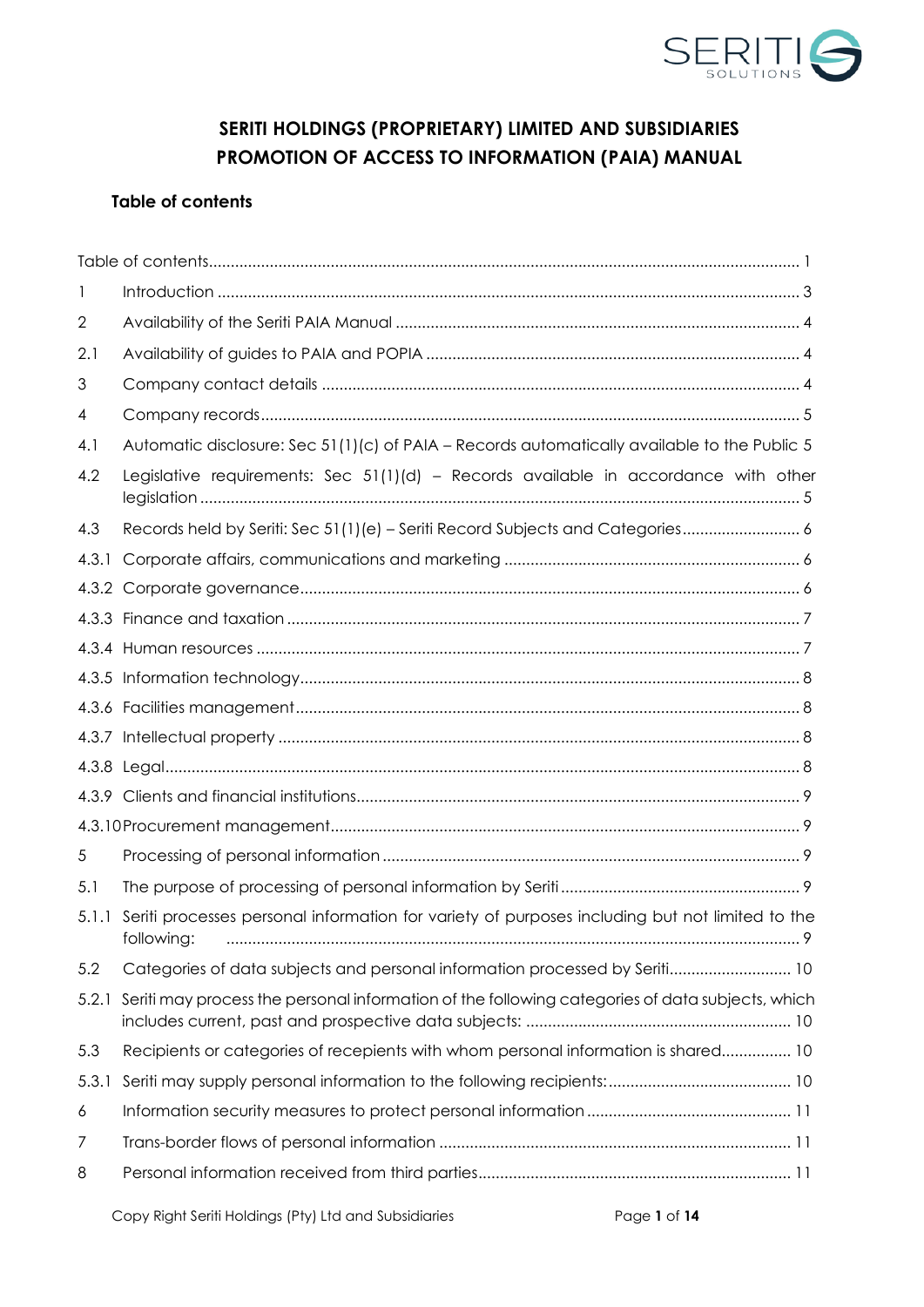

| 9    |                                                                                             |
|------|---------------------------------------------------------------------------------------------|
| 10   |                                                                                             |
| 10.1 |                                                                                             |
|      |                                                                                             |
| 10.3 |                                                                                             |
| 11   |                                                                                             |
| 12   |                                                                                             |
| 13   |                                                                                             |
| 14   |                                                                                             |
| 15   | Form 1 Objection to the Processing of Personal Information in Terms of Section 11(3) of the |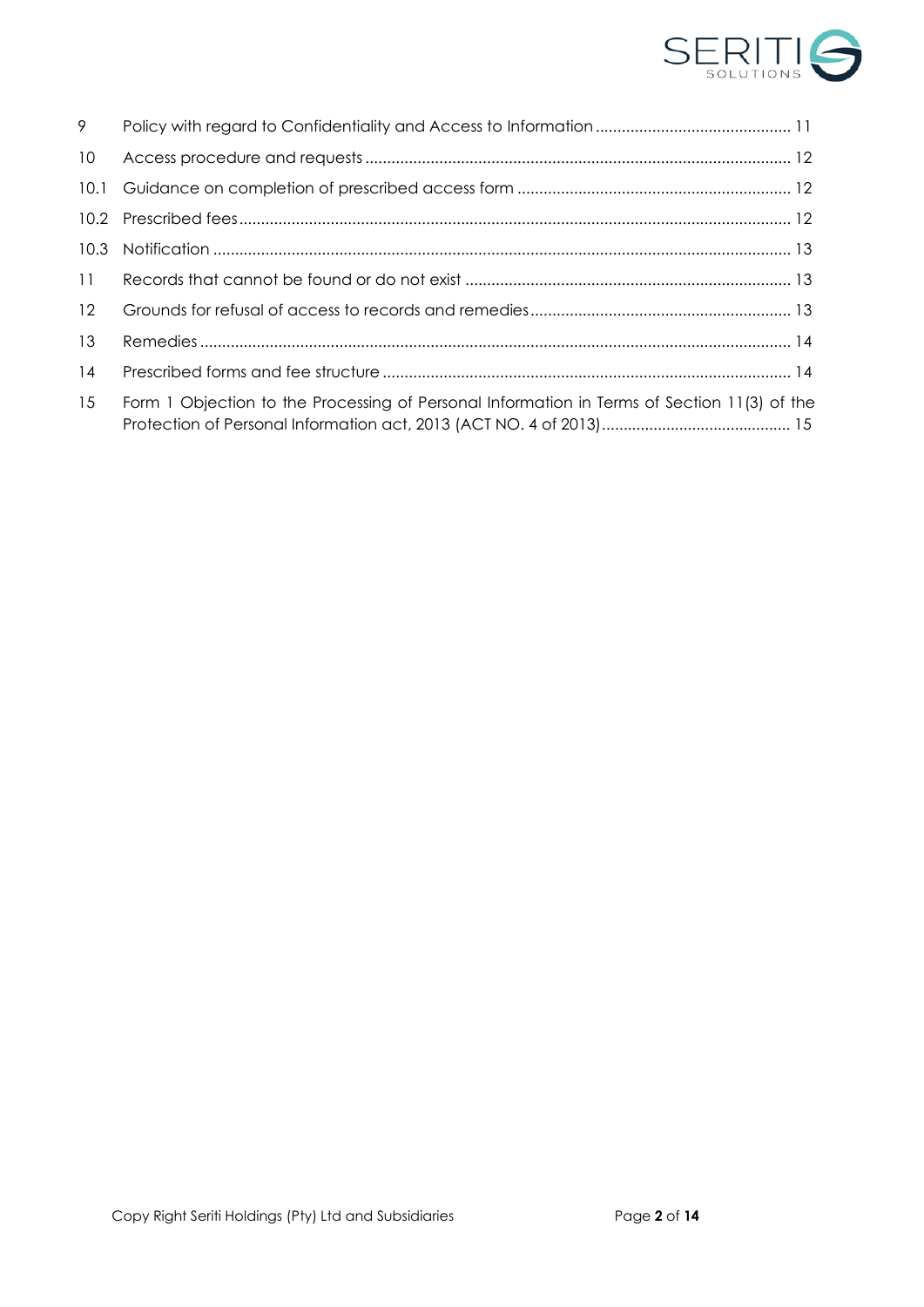

#### <span id="page-2-0"></span>1 **Introduction**

SERITI HOLDINGS (PROPRIETARY) LIMITED carries on business as an Information Technology Systems Provider with data transfer capabilities. The Company delivers a range of technology solutions to various sectors.

The Company has a Finance and Insurance platform to interact and transact directly with third parties.

SERITI HOLDINGS (PROPRIETARY) LIMITED is registered as a financial services provider under VAPS Consultancy FSP 24337.

No financial products are currently being sold by the Company and the Company does not render any financial advice or intermediary services.

The Company is not a registered Credit Provider. The Company has NCA accredited agents who may submit finance applications to financial institutions on behalf of retailers.

This Promotion of Access to Information Manual ("Manual") provides an outline of the type of records and the personal information it holds and explains how to submit requests for access to these records in terms of the Promotion of Access to Information Act 2 of 2000 ("PAIA"). In addition, it explains how to **access**, or **object to**, personal information held by the Company, or **request correction** of the personal information, in terms of sections 23 and 24 of the Protection of Personal Information Act 4 of 2013 ("POPIA").

PAIA and POPIA give effect to everyone's constitutional right of access to information held by private sector or public bodies, if the record or personal information is required for the exercise or protection of any rights. If a public body lodges a request, the public body must be acting in the public interest.

Requests shall be made in accordance with the prescribed procedures, at the rates provided.

#### <span id="page-2-1"></span>2 **Availability of the Seriti PAIA Manual**

*As per section 51(3) of PAIA, this* Manual is available for inspection by the general public upon request, during office hours and free of charge, at the offices of Seriti. Copies of the Manual may be made, subject to the prescribed fees. Copies may also be requested from the South African Human Rights Commission.

This manual is published on the Company website at http://www.seritionline.com or alternatively, a copy can be requested from the Deputy Information Officer (see contact details in section 2).

#### <span id="page-2-2"></span>2.1 **Availability of guides to PAIA and POPIA**

Official guides to PAIA and POPIA can be obtained from and queries directed to the following Regulators: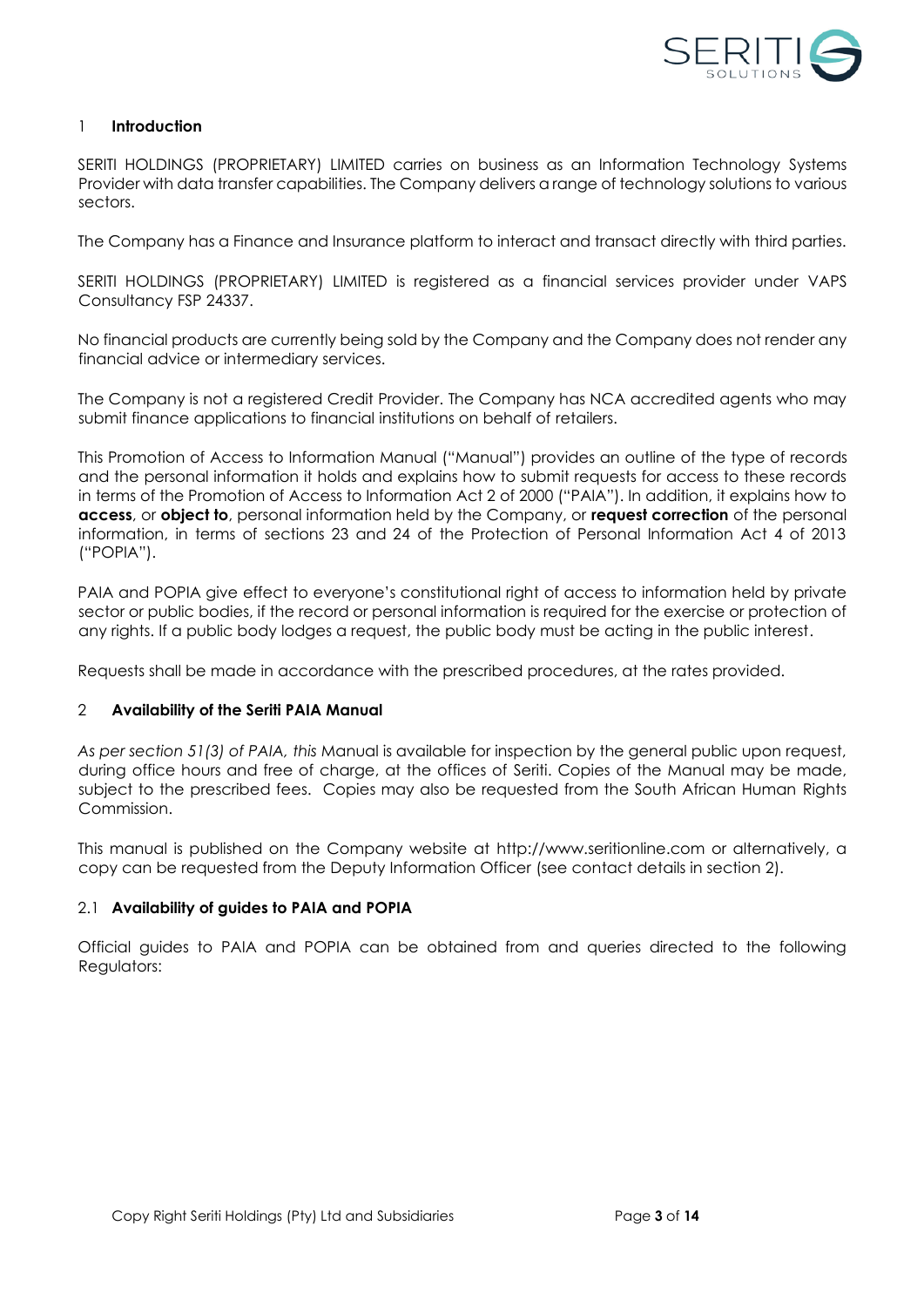

| <b>PAIA</b>                                                             | <b>POPIA</b>                          |
|-------------------------------------------------------------------------|---------------------------------------|
| South African Human Rights Commission Promotion                         | The Information Regulator             |
| of Access to Information Act Unit Research and Documentation Department | P.O. Box 31533.                       |
| Private Bag 2700                                                        | Braamfontein.                         |
| Houghton                                                                | Johannesburg,                         |
| Johannesburg                                                            | 2017                                  |
| 2041                                                                    |                                       |
| Braampark Forum 3,                                                      | JD House, 27 Stiemens Street,         |
| 33 Hoofd Street                                                         | Braamfontein, Johannesburg, 2001      |
| <b>Braamfontein</b>                                                     |                                       |
|                                                                         |                                       |
| Telephone number: +27 (0) 11 877 3600 (Head Office)                     | Telephone number: +27 (0) 10 023 5200 |
| Fax number: +27 (0) 11 403 0625                                         | Website: www.justice.gov.za/inforeg   |
| Website: www.sahrc.org.za                                               | Email: inforeg@justice.gov.za         |
| E-mail: PAIA@sahrc.org.za                                               |                                       |
|                                                                         |                                       |

#### <span id="page-3-0"></span>3 **Company contact details**

| <b>Name</b>                    | SERITI HOLDINGS (PROPRIETARY) LIMITED                     |
|--------------------------------|-----------------------------------------------------------|
| <b>Registration Number</b>     | 2006/013286/07                                            |
| <b>Value Added Tax Number</b>  | 4370261200                                                |
| <b>Chief Executive Officer</b> | Roy L Summerton                                           |
| <b>Information Officer</b>     | Roy L Summerton                                           |
| <b>Street Address</b>          | Unit 2A, Epcon Officer Park, 4 Coombe Place, Rivonia 2129 |
| <b>Postal Address</b>          | PO Box 4140 Rivonia 2128                                  |
| <b>Telephone</b>               | 011 234 5070                                              |
| Email                          | support@seritisolutions.com                               |
| Website                        | https://www.seritionline.com                              |
|                                |                                                           |

#### <span id="page-3-1"></span>4 **Company records**

#### <span id="page-3-2"></span>4.1 **Automatic disclosure: Sec 51(1)(c) of PAIA – Records automatically available to the Public**

No notice has been published in terms of section 52 of PAIA. However, the following records are automatically available at the registered office of Seriti and other offices on payment of the prescribed fee for reproduction.

- Documentation and information relating to Seriti which is held by the Companies and Intellectual Properties Commission in accordance with the requirements set out in set out in section 25 of the Companies Act 71 of 2008.
- Services and Promotional Brochures.
- News and other Marketing Information.

### <span id="page-3-3"></span>4.2 **Legislative requirements: Sec 51(1)(d) – Records available in accordance with other legislation**

- Basic Conditions of Employment Act 57 of 1997
- Broad-based Black Economic Empowerment Act 53 of 2003
- Close Corporations Act No 69 of 1984
- Compensation for Occupational Injuries and Diseases Act 61 of 1997
- Companies Act 71 of 2008
- Competition Act 89 of 1998
- Constitution of South Africa Act 108 of 1996
- Copyright Act 98 of 1987
- Consumer Protection Act 68 of 2008

Copy Right Seriti Holdings (Pty) Ltd and Subsidiaries Page **4** of **14**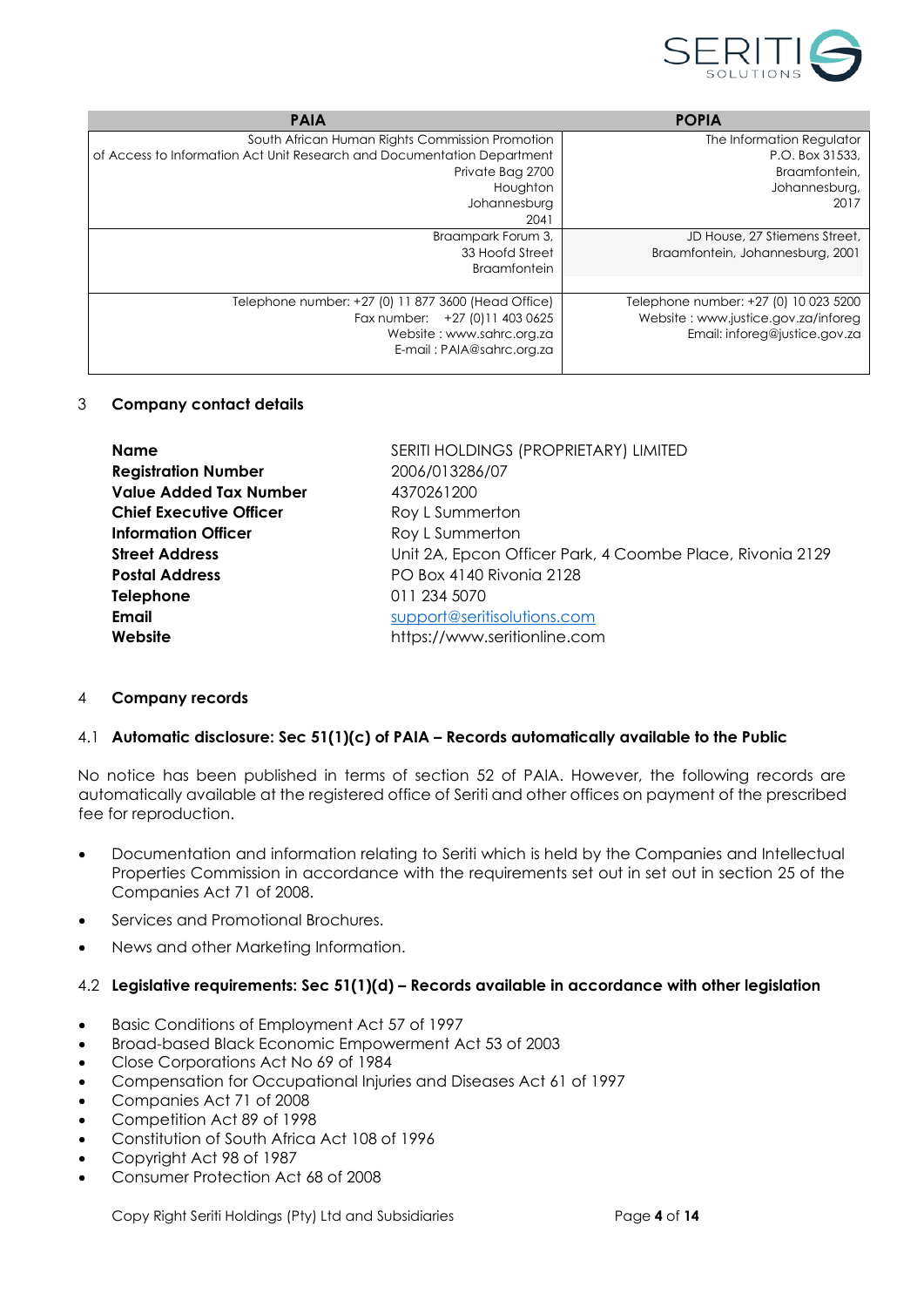

- Electronic Communications and Transactions Act 25 of 2002
- Employment Equity Act 55 of 1998
- Financial Advisory and Intermediary Services Act No 37 of 2002
- Financial Intelligence Centre Act No 38 of 2001
- Income Tax Act 58 of 1962
- Intellectual Property Laws Amendment Act 38 of 1997
- Insolvency Act 24 of 1936
- Labour Relations Act 66 of 1995
- Long Term Insurance Act 52 of 1998
- National Credit Act No 34 of 2005
- Occupational Health and Safety Act No 85 of 1993
- Pension Funds Act No 24 of 1956
- Promotion of Access to Information Act 2 of 2000
- Protection of Personal Information Act 4 of 2013
- Second-hand Goods Act No 6 of 2009
- Short Term Insurance Act No 53 of 1998
- Skills Development Levies Act 97 of 1998
- Trademarks Act 194 of 1993
- Unemployment Insurance Act 63 of 2001
- Value Added Tax Act 89 of 1991

Records kept in terms of the above legislation may, in certain instances (and insofar as the information contained therein is of a public nature) be available for inspection without a person having to request access thereto in terms of the Act.

Although Seriti has used its best endeavours to supply you with a list of applicable legislation it is possible that the above list may be incomplete.

#### <span id="page-4-0"></span>4.3 **Records held by Seriti: Sec 51(1)(e) – Seriti Record Subjects and Categories**

NOTE: This section of the Manual sets out the categories and descriptions of records held by Seriti. The inclusion of any category of records should not be taken to mean that records falling within that category will be made available under PAIA. In particular, certain grounds of refusal as set out in Chapter 4 of PAIA may be applicable to a request for such records.

#### <span id="page-4-1"></span>4.3.1 **Corporate affairs, communications, and marketing**

- Media Releases
- Newsletters and Publications
- Corporate Social Investment
- Brochures, newsletters, and advertising material
- Client information
- Marketing brochures
- Marketing strategies
- Product and services brochures
- Policies and procedures

#### <span id="page-4-2"></span>4.3.2 **Corporate governance**

- Applicable Statutory Documents
- Annual Reports

Copy Right Seriti Holdings (Pty) Ltd and Subsidiaries Page **5** of **14**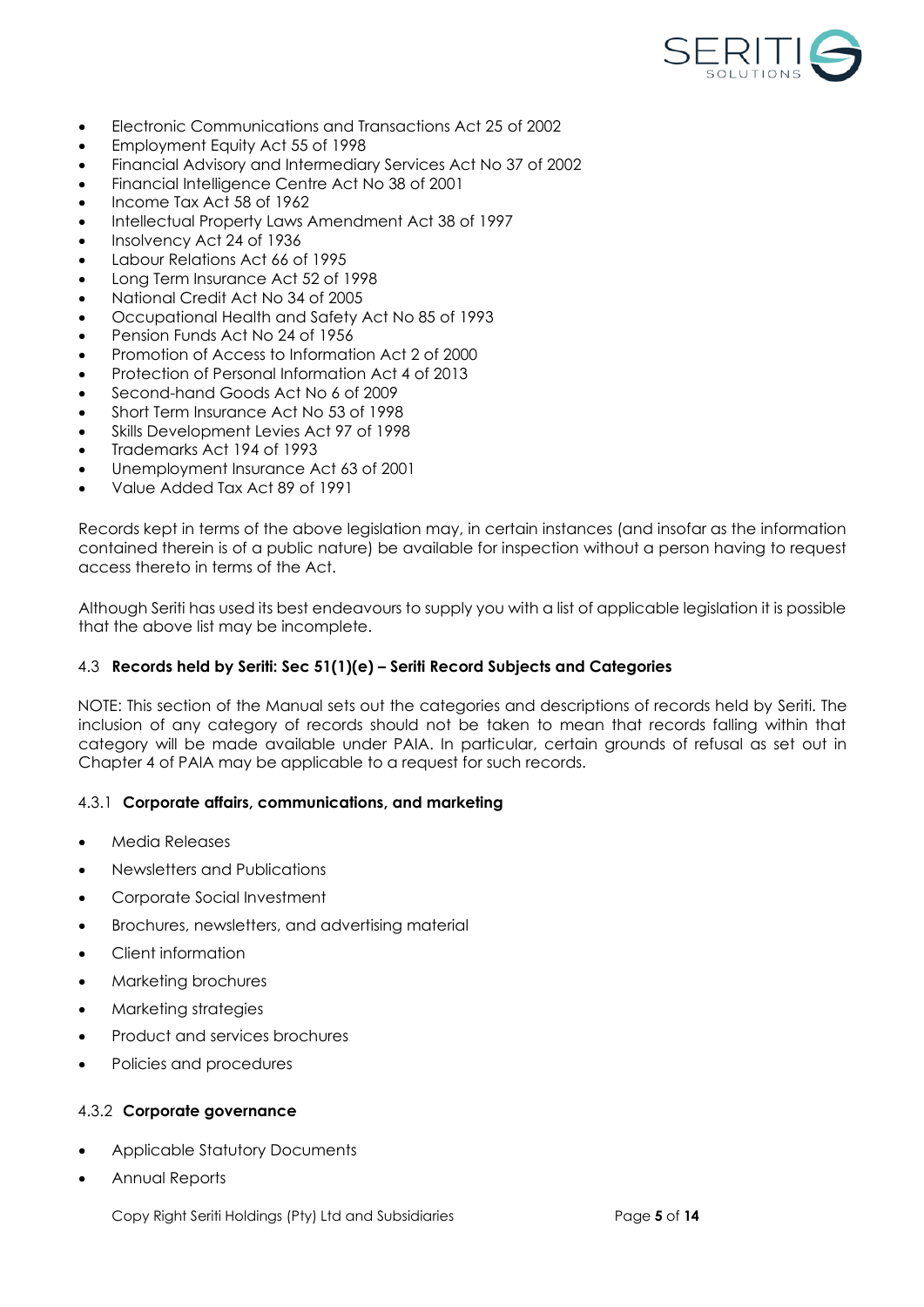

- Board of Directors and Board Committee Terms of Reference
- Codes of Conduct
- **Executive Committee Meeting Minutes**
- Legal Compliance Records
- Memoranda of Incorporation
- Minutes of Board of Directors and Board Committee Meetings
- Minutes of Shareholders' Meetings
- Corporate Policies and Procedures
- Share Certificates
- Shareholder Agreements
- Share Registers
- Strategic plans
- Statutory Returns to Relevant Authorities
- List of employees

#### <span id="page-5-0"></span>4.3.3 **Finance and taxation**

- Policies and Procedures
- Accounting Records
- Annual Financial Statements
- Audit Reports
- Capital Expenditure Records
- Investment Records
- Invoices and Statements
- Management Reports
- Purchasing Records
- Sale and Supply Records
- Tax Records and Returns
- Transactional Records
- Management Accounts
- Asset Register
- Payroll Records
- **Banking records**
- Bank facilities and account details

# <span id="page-5-1"></span>4.3.4 **Human resources**

- Education and Training Records
- Employee Benefit Records
- Employment Contracts
- Employment Equity Records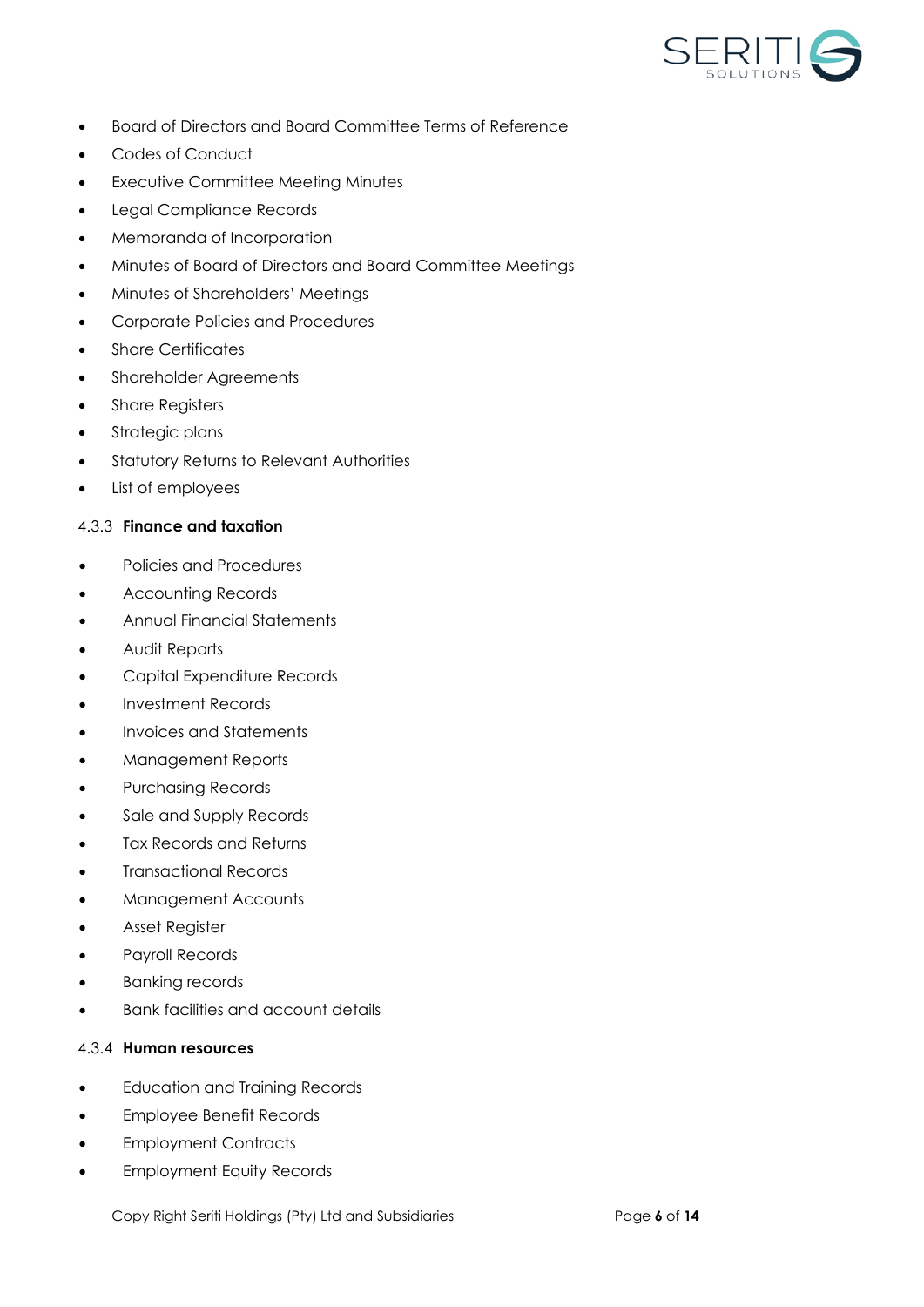

- Employee Information
- Employee Share Option Scheme
- Policies and Procedures
- Leave Records
- Medical Records
- Study assistance scheme/s
- Tax Returns of employees
- UIF Returns
- Incident records
- Employee Disability Insurance Records

# <span id="page-6-0"></span>4.3.5 **Information technology**

- Agreements
- Disaster Recovery
- Hardware and Software Packages
- Policies and Procedures
- Internal Systems Support and Programming
- Licenses
- Operating Systems

# <span id="page-6-1"></span>4.3.6 **Facilities management**

- Physical Security Records (Visitors, Suppliers, Contractors, Employees)
- Electronic Access & Identity Management Records (Employees, Contractors)
- Time and Attendance Records

# <span id="page-6-2"></span>4.3.7 **Intellectual property**

- Trademark applications
- Agreements relating to intellectual property
- **Copyrights**

# <span id="page-6-3"></span>4.3.8 **Legal**

- General Contract Documentation
- Company Guidelines, Policies and Procedures
- Complaints, pleadings, briefs, and other documents pertaining to any actual or pending litigation, arbitration, or investigation.
- Material licenses, permits and authorizations.
- Employee, customer, and supplier information
- Immovable Property Records
- Statutory Records
- Insurance Records

Copy Right Seriti Holdings (Pty) Ltd and Subsidiaries Page **7** of **14**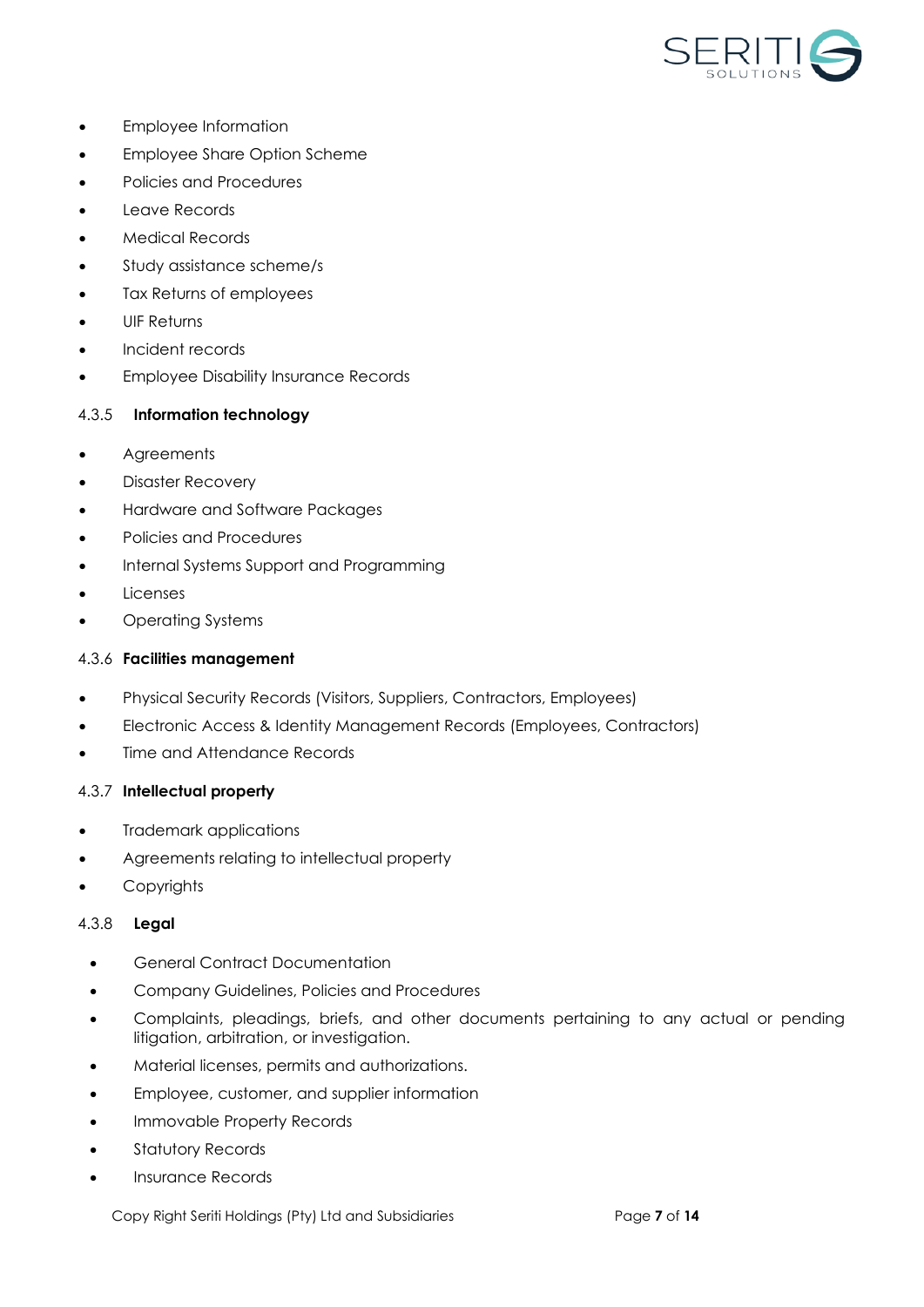

### <span id="page-7-0"></span>4.3.9 **Clients and financial institutions**

- Client documentation
- Correspondence with clients
- Correspondence with third parties
- All information relating to or held on behalf of clients.
- Details of financial services providers
- Credit provider details.
- Declaration regarding insolvency
- Debt review and sequestration.

### 4.3.10 **Procurement Management**

• Service Provider and Supplier Records.

### <span id="page-7-1"></span>5 **Processing of personal information**

Seriti takes the privacy and protection of personal information very seriously and will only process personal information in accordance with the current South African privacy. Accordingly, the relevant personal information privacy principles relating to the processing thereof (including, but not limited to, the collection, handling, transfer, sharing, correction, storage, archiving and deletion) will be applied to any personal information processed by Seriti.

#### <span id="page-7-2"></span>5.1 **The purpose of processing of personal information by Seriti**

- <span id="page-7-3"></span>5.1.1 Seriti processes personal information for variety of purposes including but not limited to the following:
- Fulfilling its statutory obligations in terms of applicable legislation;
- Verifying information provided to Seriti;
- Obtaining information necessary to provide contractually agreed services to a customer;
- Monitoring, maintaining, and managing Seriti's' contractual obligations to customers, clients, suppliers, service providers, employees, directors and other third parties;
- for travel purposes
- for recruitment purposes;
- for employment purposes;
- Marketing and advertising;
- for health and safety purposes;
- Resolving and tracking complaints;
- Monitoring and securing the assets, employees, and visitors to the premises of Seriti;
- to help us improve the quality of our products and services;
- to help us detect and prevent fraud and money laundering
- Historical record keeping, research and recording statistics necessary for fulfilling Seriti's' business objectives.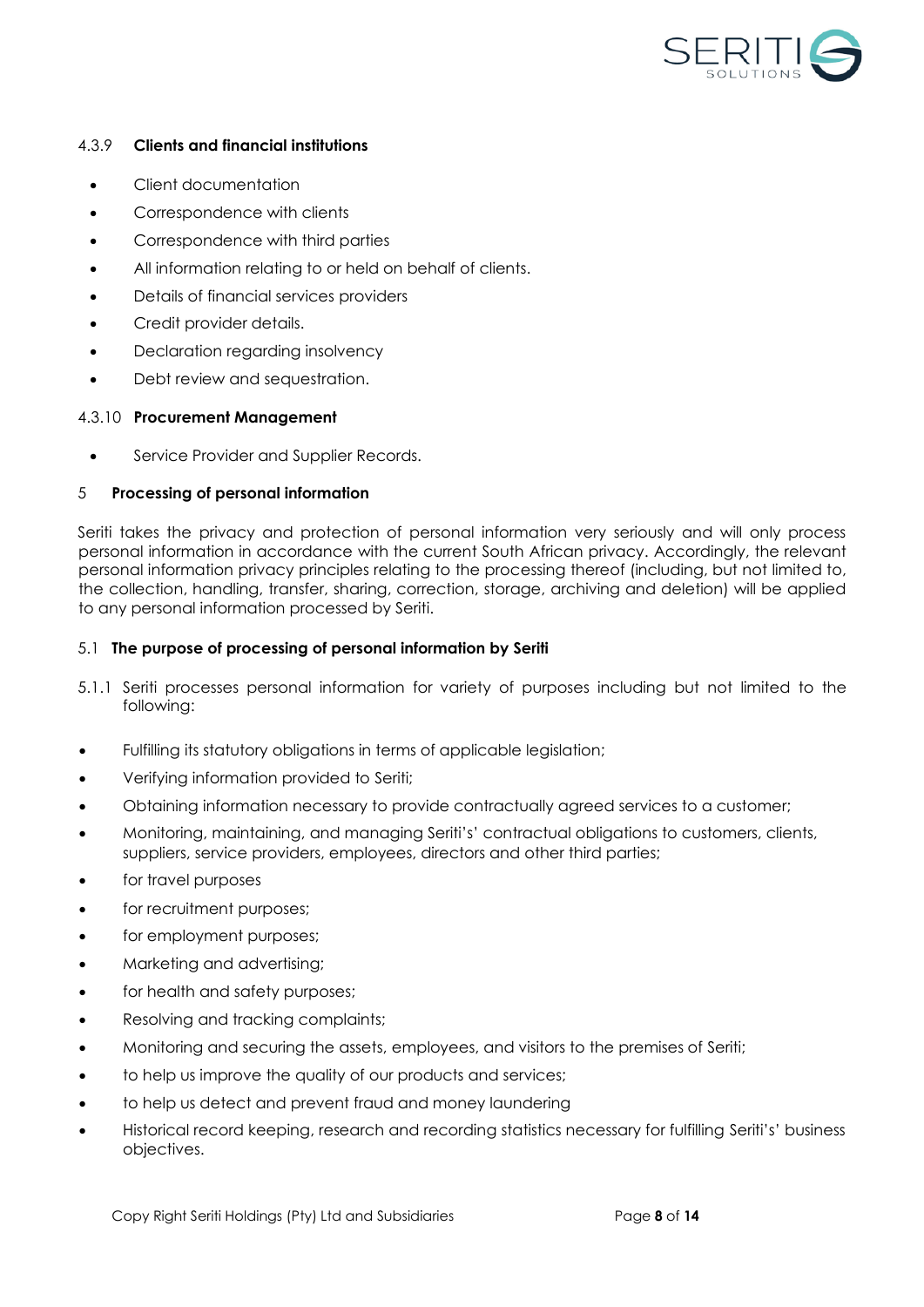

### <span id="page-8-0"></span>5.2 **Categories of data subjects and personal information processed by Seriti**

- <span id="page-8-1"></span>5.2.1 Seriti may process the personal information of the following categories of data subjects, which includes current, past, and prospective data subjects:
- Customer and employees, representatives, agents, contractors, and service providers of such customers;
- Suppliers, service providers to and vendors of Seriti and employees, representatives, agents, contractors and service providers of such suppliers and service providers;
- Directors and officers of Seriti;
- Shareholders;
- Existing and former employees (including contractors, agents, temporary and casual employees);
- Visitors to any premises of Seriti;
- Complaints, correspondents, and enquiries; and
- to monitor access, secure and manage our premises and facilities.

The nature of personal information processed in respect of the above data subjects may include, as may be applicable:

- Name, identifying number, symbol, email address, physical address, telephone number, location information, online identifier, or other particular assignment to the person;
- Biometric information;
- Information relating to the education or the medical, financial, criminal or employment history of the data subject;
- Information relating to the rate, gender, marital status, national origin, age disability, language, and birth of the data subject;
- The personal opinions, views, or preferences of the data subject;
- Confidential correspondence sent by the data subject;
- The views of opinions of another individual about the data subject.

#### <span id="page-8-2"></span>5.3 **Recipients or categories of recipients with whom personal information is shared**

<span id="page-8-3"></span>5.3.1 Seriti may supply personal information to the following recipients:

- Regulatory, statutory and government bodies;
- Suppliers, service providers, vendors, agents, and representatives of Seriti;
- Employees of Seriti;
- Shareholders and other stakeholders;
- Third party verification agencies and credit bureau;
- Banks and other financial institutions.

Seriti does not share the personal information of our data subjects with any third parties, except if:

- Seriti is obliged to provide such information for legal or regulatory purposes;
- Seriti is required to do so for purposes of existing or future legal proceedings,
- Seriti is selling one or more of our businesses to someone to whom we may transfer our rights under any customer agreement we have with you;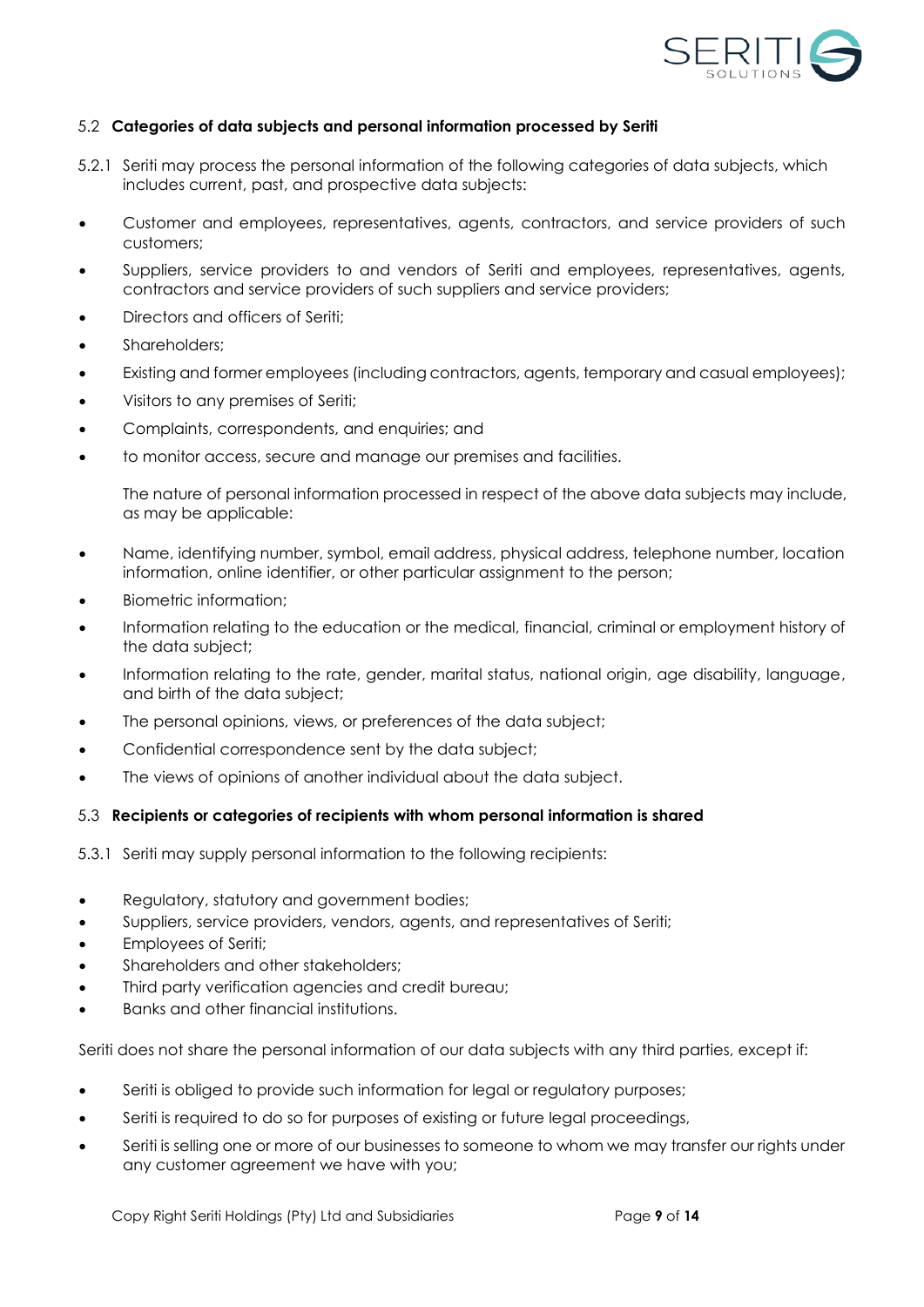

- Seriti is involved in the prevention of fraud, loss, bribery, or corruption;
- they perform services and process personal information on our behalf;
- this is required to provide or manage any information, products and/or services to data subjects; or
- needed to help Seriti improve the quality of our products and services.

Seriti shall send our data subjects notifications or communications if we are obliged by law, or in terms of our contractual relationship with them.

Seriti shall only disclose personal information to government authorities if we are required to do so by law.

Seriti employees, contractors, and suppliers, are required to adhere to data privacy and confidentiality principles.

#### <span id="page-9-0"></span>6 **Information security measures to protect personal information**

Seriti continuously establishes and maintains appropriate, reasonable technical and organisational measures to ensure that the integrity of the personal information in its possession or under its control is secure and that such information is protected against unauthorised or unlawful processing, accidental loss, destruction or damage, alteration or access by having regard to the requirements set forth in law, in industry practice and generally accepted information security practices and procedures which apply to Seriti.

#### <span id="page-9-1"></span>7 **Trans-border flows of personal information**

Personal information of data subjects may be transferred across borders due to the hosting of some projects and applications in foreign jurisdictions. Current employees and consultants' information may also be transferred transborder where Seriti has a physical presence or may be providing services or performing in terms of its contractual obligations.

Seriti shall only transfer personal information across South African borders if the relevant business transactions or situation requires trans-border processing and will do so only in accordance with South African legislative requirements; or if the data subject consents to transfer of their personal information to third parties in foreign countries.

Seriti shall take steps to ensure that customers, clients, and service providers are bound by laws, binding corporate rules or binding agreements that provide an adequate level of protection and uphold principles for reasonable and lawful processing of personal information, in terms of POPIA.

Seriti shall take steps to ensure that operators that process personal information in jurisdictions outside of South Africa, apply adequate safeguards as outlined in this manual.

#### <span id="page-9-2"></span>8 **Personal information received from third parties**

For personal information received from a third party on behalf of a data subject, Seriti shall require confirmation that they have written consent from the data subject, that they are aware of the contents of this PAIA manual and the Seriti Privacy Policy, and do not have any objection to Seriti processing their information in accordance with this manual and policy.

#### <span id="page-9-3"></span>9 **Policy with regard to Confidentiality and Access to Information**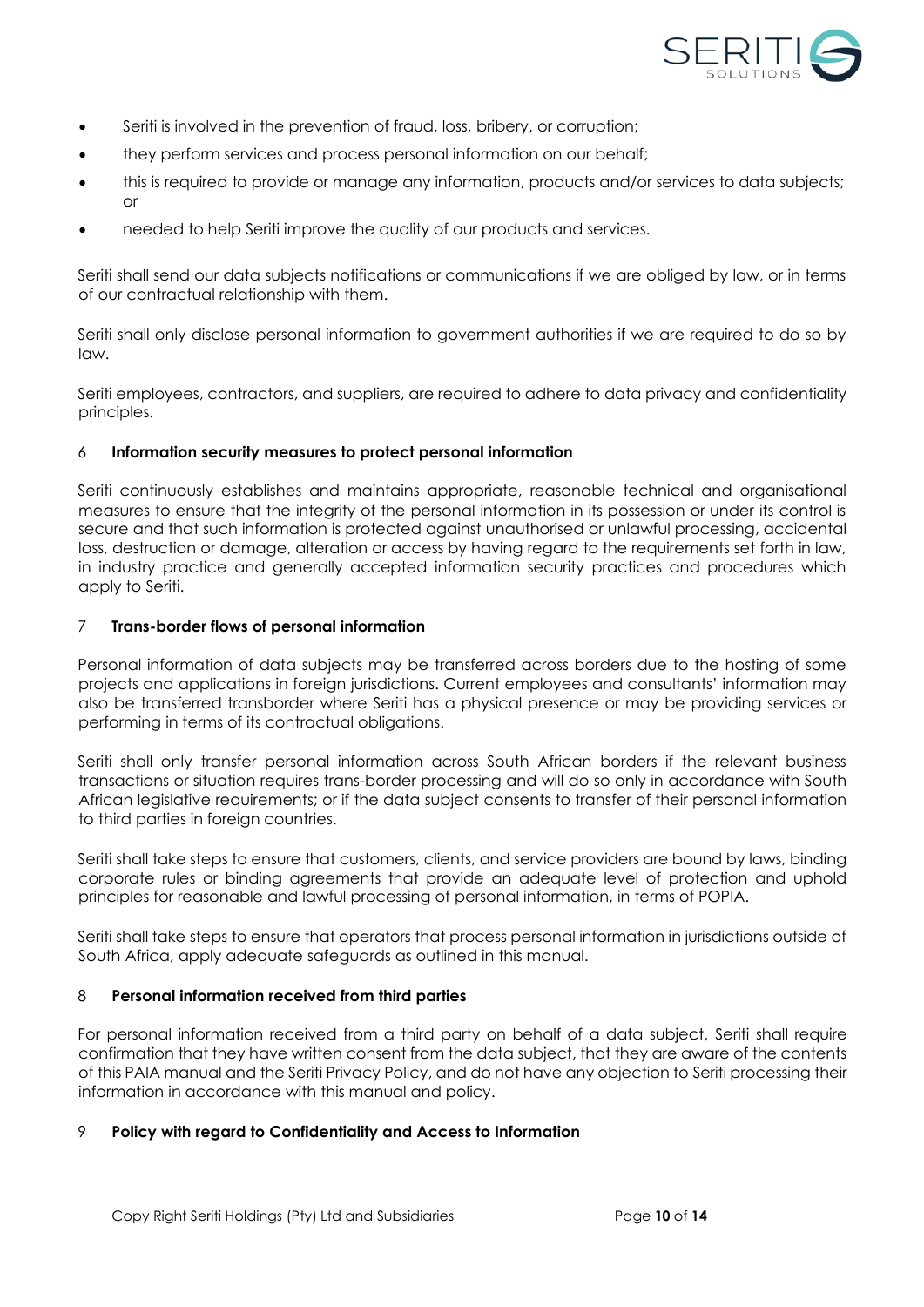

Seriti will protect the confidentiality of information provided by third parties, subject to Seriti' obligations to disclose information in terms of any applicable law or a court order requiring disclosure of the information.

If access is requested to a record that contains information about a third party, Seriti is obliged to attempt to contact the third party to inform them of the request.

This enables the third party the opportunity of responding by either consenting to the access or by providing reasons why the access should be denied. In the event that the third-party furnishing reasons for the support or denial of access, the Information Officer will consider these reasons in determining whether access should be granted, or not.

#### <span id="page-10-0"></span>10 **Access procedure and requests**

The purpose of this section is to provide requesters with sufficient guidelines and procedures to facilitate a request for access to a record held by Seriti.

It is important to note that an application for access to information can be refused in the event that the application does not comply with the procedural requirements. In addition, the successful completion and submission of an access request form does not automatically allow the requester access to the requested record. An application for access to a record is subject to certain limitations if the requested record falls within a certain category as specified within Part 3 Chapter 4 of the Act.

If it is reasonably suspected that the requester has obtained access to Seriti's records through the submission of materially false or misleading information, legal proceedings may be instituted against such requester.

#### <span id="page-10-1"></span>10.1 **Guidance on completion of prescribed access form**

In order for Seriti to facilitate access to a record, the requester shall:

- Complete the prescribed contained in the PAIA manual.
- Address your request to the Deputy Information Officer either via conventional mail or e-mail.
- Provide sufficient detail to enable the Company to identify:
	- o The record(s) requested.
	- o The requestor (and, if an agent is lodging the request, proof of capacity).
	- o The South African postal address or email address of the requestor.
	- o The form of access required.
	- o The South African postal address or email address of the requestor.
	- o If the requester wishes to be informed of the decision in any manner (in addition to written) the manner and particulars thereof.

#### <span id="page-10-2"></span>10.2 **Prescribed fees**

Payment details can be obtained from the Deputy Information Officer and payment can be made either a direct deposit or electronic fund transfer (no credit card payments are accepted). Proof of payment must be supplied. Four types of fees are provided for in terms of the Act:

• Request fee: An initial, non-refundable R 50 (incl. VAT) is payable on submission. This fee is not applicable to Personal Requesters, referring to any person seeking access to records that contain their personal information.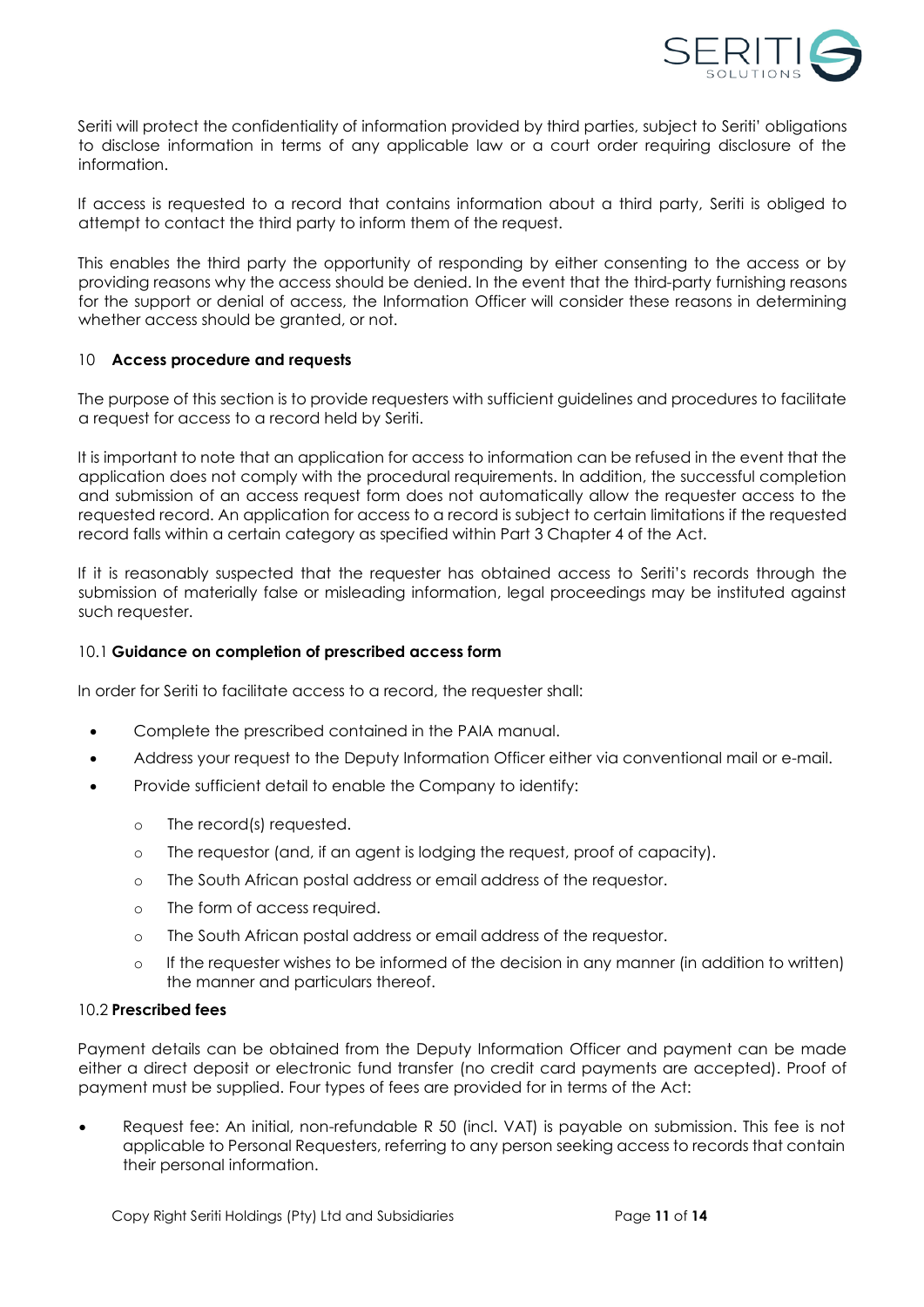

- Reproduction fee: This fee is payable with respect to all records that are automatically available.
- Access fee: If the request for access is successful an access fee may be required to re-imburse Seriti for the costs involved in the search, reproduction and/or preparation of the record and will be calculated based on the Prescribed Fees as set out in Part III of Annexure A of the Regulations to the Act.
- Deposit: A deposit of one third (1/3) of the amount of the applicable access fee, is payable if Seriti receives a request for access to information held on a person other than the requester himself/herself and the preparation for the record will take more than six (6) hours. In the event that access is refused to the requested record, the full deposit will be refunded to the requester.

#### <span id="page-11-0"></span>10.3 **Notification**

Seriti shall within thirty (30) days of receipt of the request decide whether to grant or decline the request and give notice with reasons (if required) to that effect.

The thirty (30) day period within which Seriti has to decide whether to grant or refuse the request, may be extended for a further period of not more than thirty (30) days, if the request is for a large volume of information, or the request requires a search for information held at another office of Seriti and the information cannot be reasonably be obtained within the original thirty (30) day period. Seriti will notify the requester in writing should an extension be sought.

If the request for access to a record is successful, the requester will be notified of the following:

- The amount of the access fee payable upon gaining access to the record;
- An indication of the form in which the access will be granted; and
- Notice that the requester may lodge an application with a court against the payment of the access fee and the procedure, including the period, for lodging the application.

If the request for access to a record is not successful, the requester will be notified of the following:

- Adequate reasons for the refusal (refer to Third Party Information and Grounds for Refusal); and
- That the requester may lodge an application with a court against the refusal of the request and the procedure, including the period, for lodging the application.

#### <span id="page-11-1"></span>11 **Records that cannot be found or do not exist**

If, after all reasonable steps to locate a record have been taken, and no record is found, the Information Officer will notify the Requester by way of an affidavit or affirmation. This will include the steps that were taken to try to locate the record.

Should a record be found at a later stage, the Information Officer shall provide the requester access to such record, unless access to the record is refused on the grounds permitted by Chapter 4 of PAIA.

#### <span id="page-11-2"></span>12 **Grounds for refusal of access to records and remedies**

Requests may be refused on the following grounds, as set out in the Act:

- Mandatory protection of privacy of a third party who is a natural person, including a deceased person, which would involve the unreasonable disclosure of personal information of that natural person;
- Mandatory protection of commercial information of a third party or Seriti, if the record contains:
- Trade secrets of the third party or Seriti;

Copy Right Seriti Holdings (Pty) Ltd and Subsidiaries Page **12** of **14**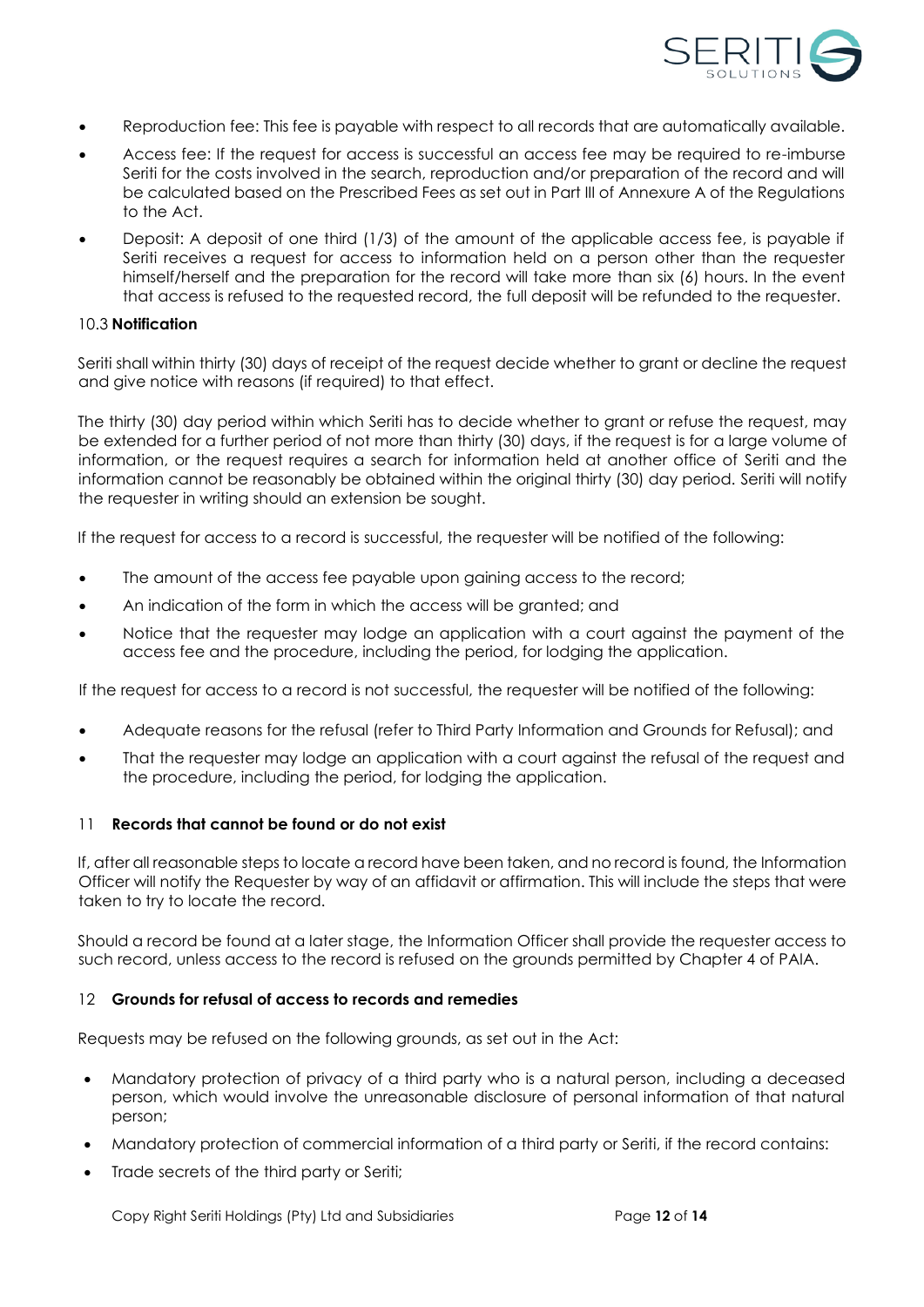

- Financial, commercial, scientific, or technical information which disclosure could likely cause harm to the financial or commercial interests of the third party or Seriti; and
- Information disclosed in confidence by a third party to Seriti if the disclosure could put that third party to a disadvantage or commercial competition.
- Mandatory protection of certain confidential information of a third party if disclosure of the record would result in a breach of a duty of confidence owed to that party in terms of an agreement;
- Mandatory protection of the safety of individuals, and the protection of property;
- Mandatory protection of records privileged from production in legal proceedings, unless the legal privilege has been waived; and
- Mandatory protection of research information of a third party and of Seriti.

#### <span id="page-12-0"></span>13 **Remedies**

Seriti does not have internal appeal procedures regarding PAIA and POPIA requests. As such, the decision made by the duly authorised persons in this manual, is final. If a request is denied, the requestor is entitled to apply to a court with appropriate jurisdiction, or the Information Regulator, for relief.

#### <span id="page-12-1"></span>14 **Prescribed forms and fee structure**

*As per sections 53 and 54 of PAIA, the* forms and fee structure prescribed under the Act are available from the Government Gazette, or at the website of the Department of Justice and Constitutional Development (**www.doj.gov.za**), under the 'regulations' section as well as the SAHRC website (**www.sahrc.org.za**). Form 1 is included in the manual on page 14.